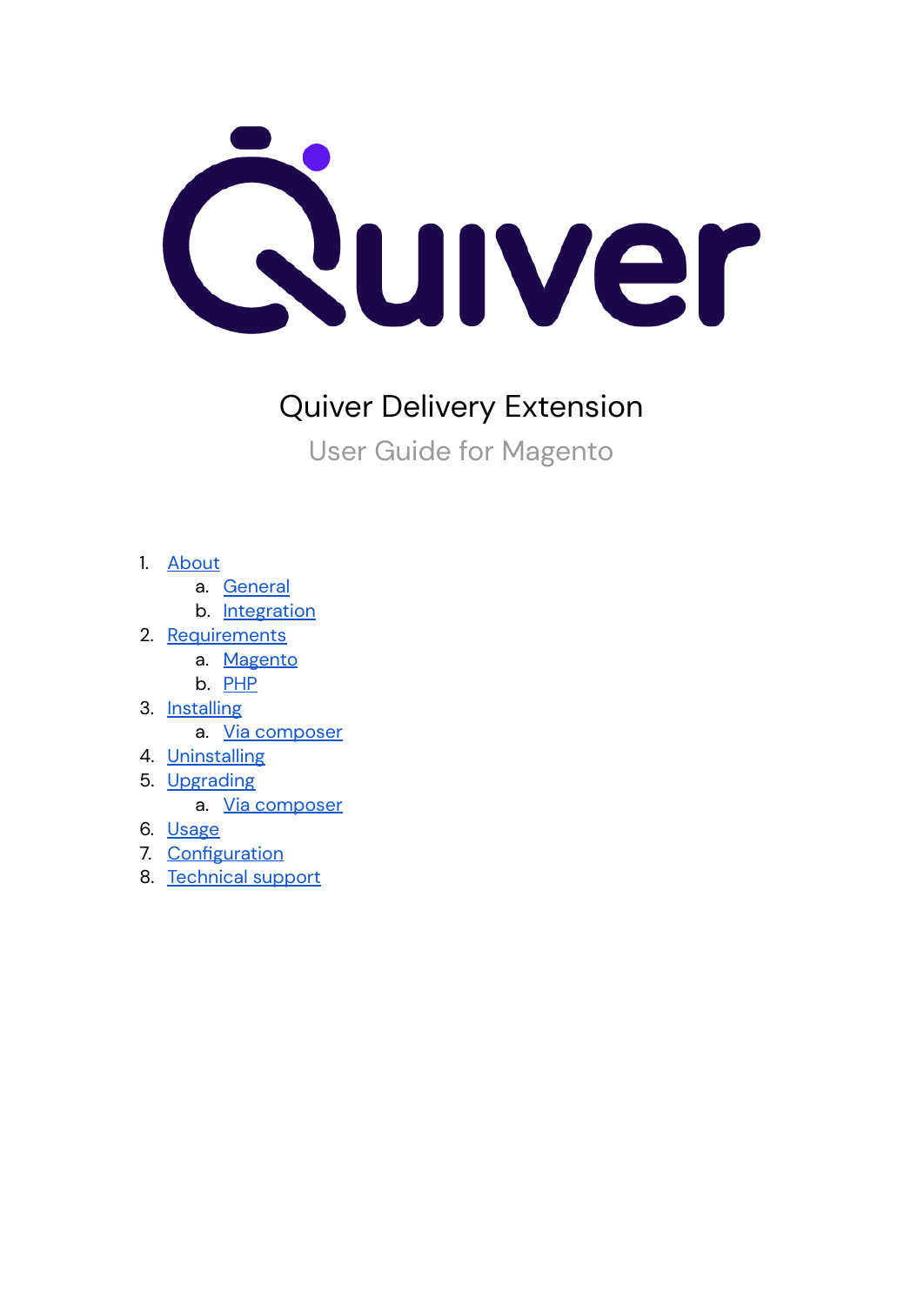## <span id="page-1-0"></span>About

### <span id="page-1-1"></span>General

From checkout to delivered in under 60 minutes. Wow.

Quiver guarantees same-hour delivery of your products to your customers; leveraging your stores as the urban micro-fulfilment centres that they can be. Don't have a store? Use Quiver's micro-fulfilment centre in Central London!

This service is currently only available in London but we're soon to be operating across the UK and Europe. Quiver's well-trained couriers (all full or part-time employees) will collect the selected item(s) from your store or our micro-fulfilment centre and quickly deliver them to your customer.

Quiver offers the following delivery options:

- Immediate delivery
- Same day delivery
- 15-minute delivery window
- Dawn delivery
- Next day delivery

Quiver holds comprehensive goods in transit insurance and will help your retail staff to operate Quiver from your stores.

Check out our pricing structure at [quiver.co.uk/pricing.](https://quiver.co.uk/pricing)

#### <span id="page-1-2"></span>Integration

After installation of our Magento extension, Quiver\_Delivery, you will be emailed your Quiver API Key and [app.quiver.co.uk](https://app.quiver.co.uk) login details. You can find how to use these credentials in the [Usage](#page-3-5) section of this manual.

A representative from our team will also be in touch to speak more about how Quiver can best support your store.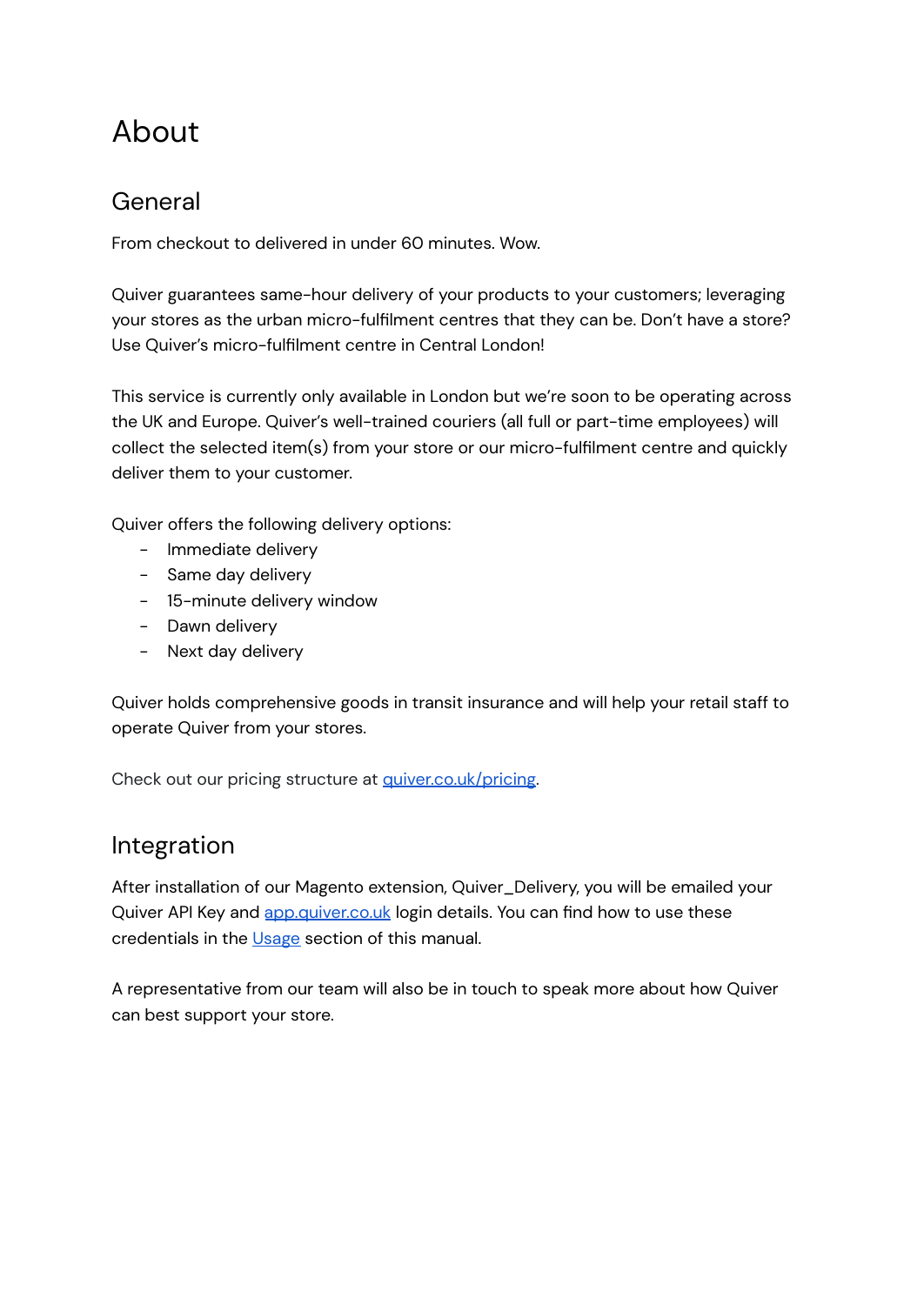## <span id="page-2-0"></span>Requirements

### <span id="page-2-1"></span>Magento

The most recent versions of the following Magento® editions are supported:

- Community Edition 2.3, 2.4
- Enterprise Edition 2.3, 2.4

### <span id="page-2-2"></span>PHP

PHP >= 7.4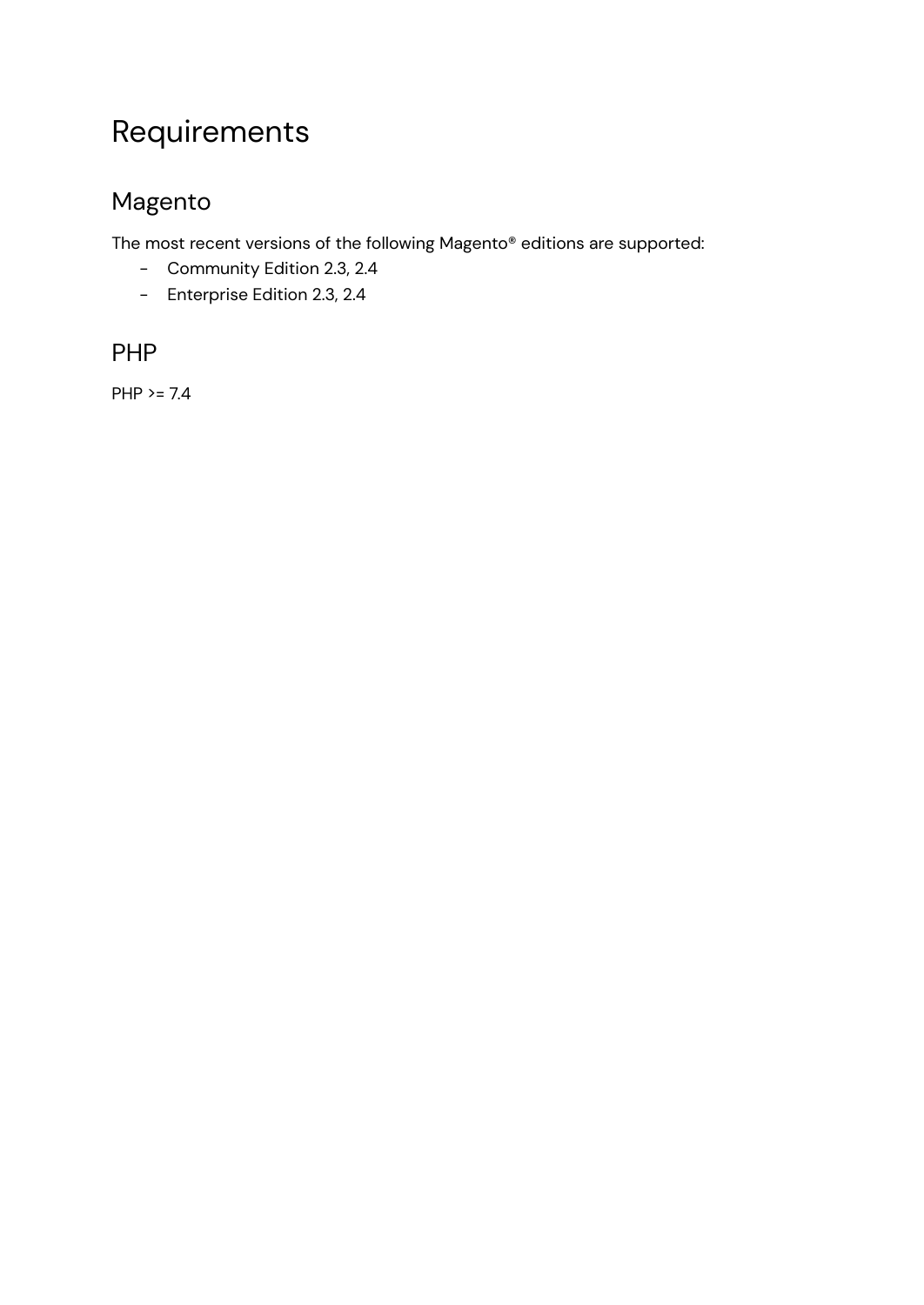## <span id="page-3-0"></span>Installing

#### <span id="page-3-1"></span>Via composer

Run the following commands from the root of your Magento 2 project folder.

```
composer require quiver/delivery
composer update
php bin/magento setup:upgrade
php bin/magento cache:flush
php bin/magento setup:di:compile
php bin/magento setup:static-content:deploy
```
# <span id="page-3-2"></span>Uninstalling

Run the following commands from the root of your Magento 2 project folder.

```
php bin/magento module:uninstall --remove-data Quiver_Delivery
composer update
```
# <span id="page-3-3"></span>Upgrading

#### <span id="page-3-4"></span>Via composer

Run the following commands from the root of your Magento 2 project folder.

```
composer update quiver/delivery
php bin/magento setup:upgrade
php bin/magento cache:flush
php bin/magento setup:di:compile
php bin/magento setup:static-content:deploy
```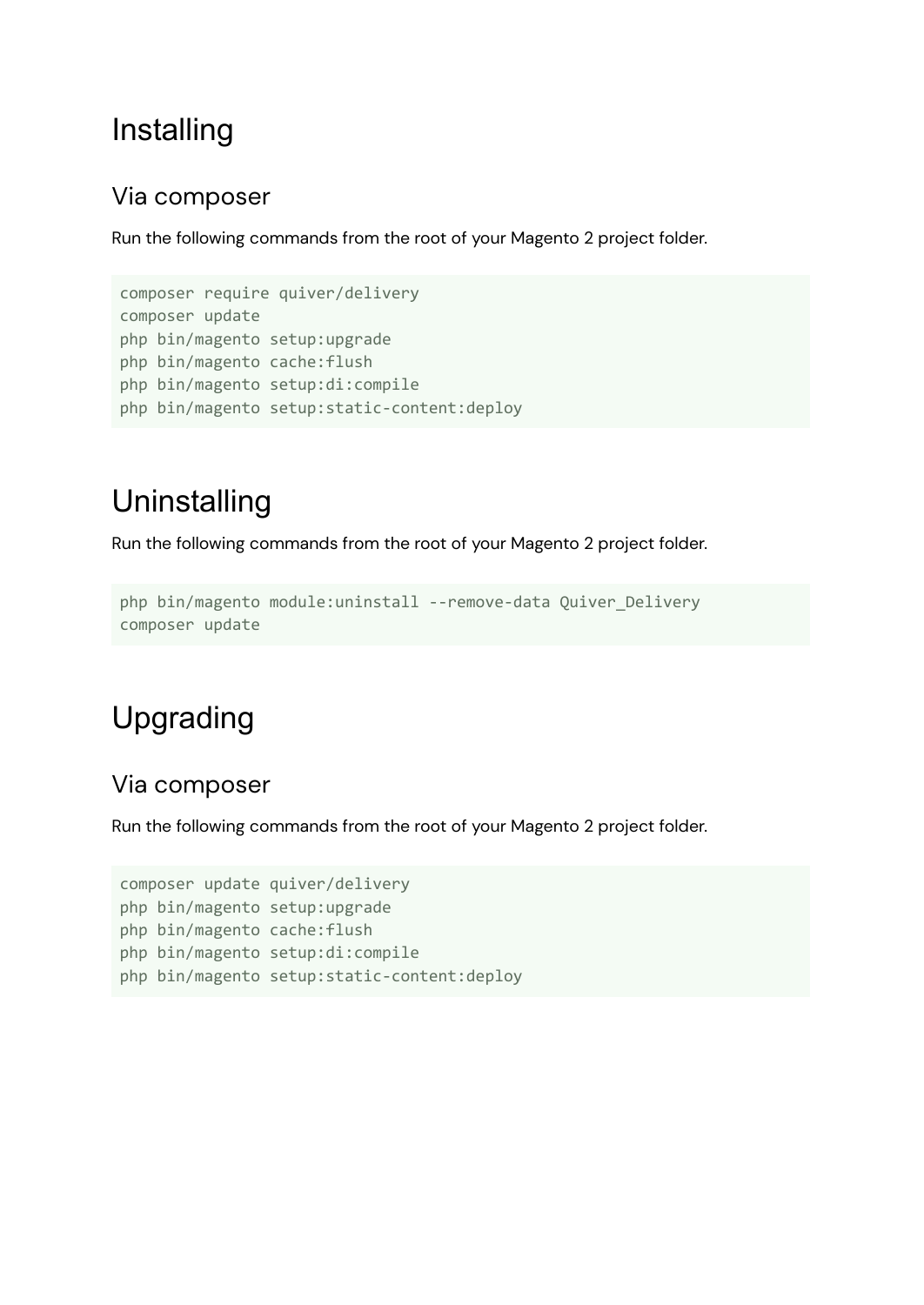## <span id="page-4-0"></span>Usage

### <span id="page-4-1"></span>**Configuration**

- 1. Login to the Magento Admin, and click through the following: Stores > Configuration > Sales > Delivery Methods > Quiver
- 2. Enable the extension.
- 3. Paste in the API Key you will have received on sign up.
- 4. Login to app.quiver.co.uk with the details you will have received upon sign up to view more advanced settings.

#### At checkout

Once the Quiver has been configured you will be able to see the new dynamic rates at checkout. As these rates are dynamic, they may not always present, so don't be alarmed; the order might be fundamentally ineligible. The logs located in var/logs/shipping.log will indicate whether the installation has been successful.

| <b>United Kingdom</b> |                                                                                                                                                     |              |
|-----------------------|-----------------------------------------------------------------------------------------------------------------------------------------------------|--------------|
| State/Province        |                                                                                                                                                     |              |
| City *                |                                                                                                                                                     |              |
| London                |                                                                                                                                                     |              |
| Zip/Postal Code       |                                                                                                                                                     |              |
| WC1B 3DG              |                                                                                                                                                     |              |
| Phone Number *        |                                                                                                                                                     |              |
|                       |                                                                                                                                                     |              |
| +447896885003         | ⊘                                                                                                                                                   |              |
| \$2.99<br>Ω           | Shipping Methods<br>Next Day<br>Your order will be delivered on 25-08-2021, between 07:00 and 20:00 and save 0.31kg in carbon<br>dioxide emissions. |              |
| \$4.99                | Immediate<br>Your order will arrive at the delivery address before 23:07 and save 0.31kg in carbon dioxide<br>emissions.                            |              |
| ∩<br>\$5.00           | Fixed                                                                                                                                               | Flat<br>Rate |

*Quiver at checkout:* After Quiver Delivery extension has been successfully onboarded, delivery options like these will begin to appear on your customer's checkout page if deemed eligible.

Clicking and selecting a Quiver rate will result in a Quiver Delivery being placed and subsequently delivered.